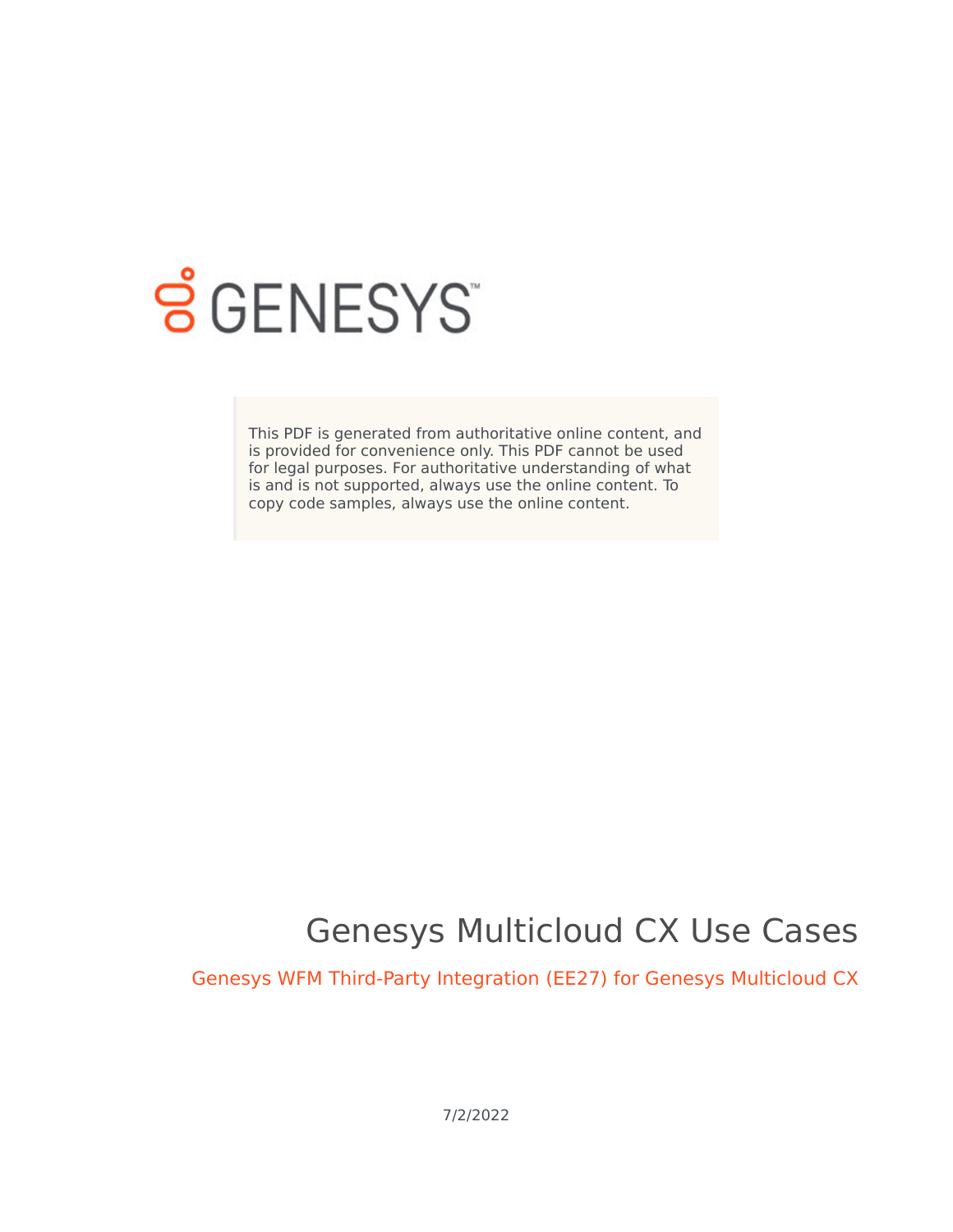Enable bi-directional Integration of WFM with 3rd party systems

## <span id="page-1-0"></span>What's the challenge?

Your organization has systems in place, like Human Resources or Payroll Management systems. The addition of a Workforce Management tool requires many of the same data elements that these systems use, which results in redundant data management. This causes frustration and unnecessary work for your IT personnel.

## <span id="page-1-1"></span>What's the solution?

The Genesys WFM Solution includes an API that provides bi-directional integration between the Genesys WFM Solution and your existing systems, allowing automated synchronization of the two. This eliminates the need for redundant data management, resulting in improved system performance and happier IT personnel.

#### **Other offerings:**

Genesys Engage on-premises

### Contents

- 1 [What's the challenge?](#page-1-0)
- 2 [What's the solution?](#page-1-1)
- 3 [Use Case Overview](#page-3-0)
	- 3.1 [Story and Business Context](#page-3-1)
	- 3.2 [Use Case Benefits\\*](#page-3-2)
	- 3.3 [Summary](#page-3-3)
- 4 [Use Case Definition](#page-3-4)
	- 4.1 [Business Flow](#page-3-5)
	- 4.2 [Business and Distribution Logic](#page-4-0)
- 5 [User Interface & Reporting](#page-5-0) 
	- 5.1 [Agent UI](#page-5-1)
	- 5.2 [Reporting](#page-5-2)
- 6 [Customer-facing Considerations](#page-5-3)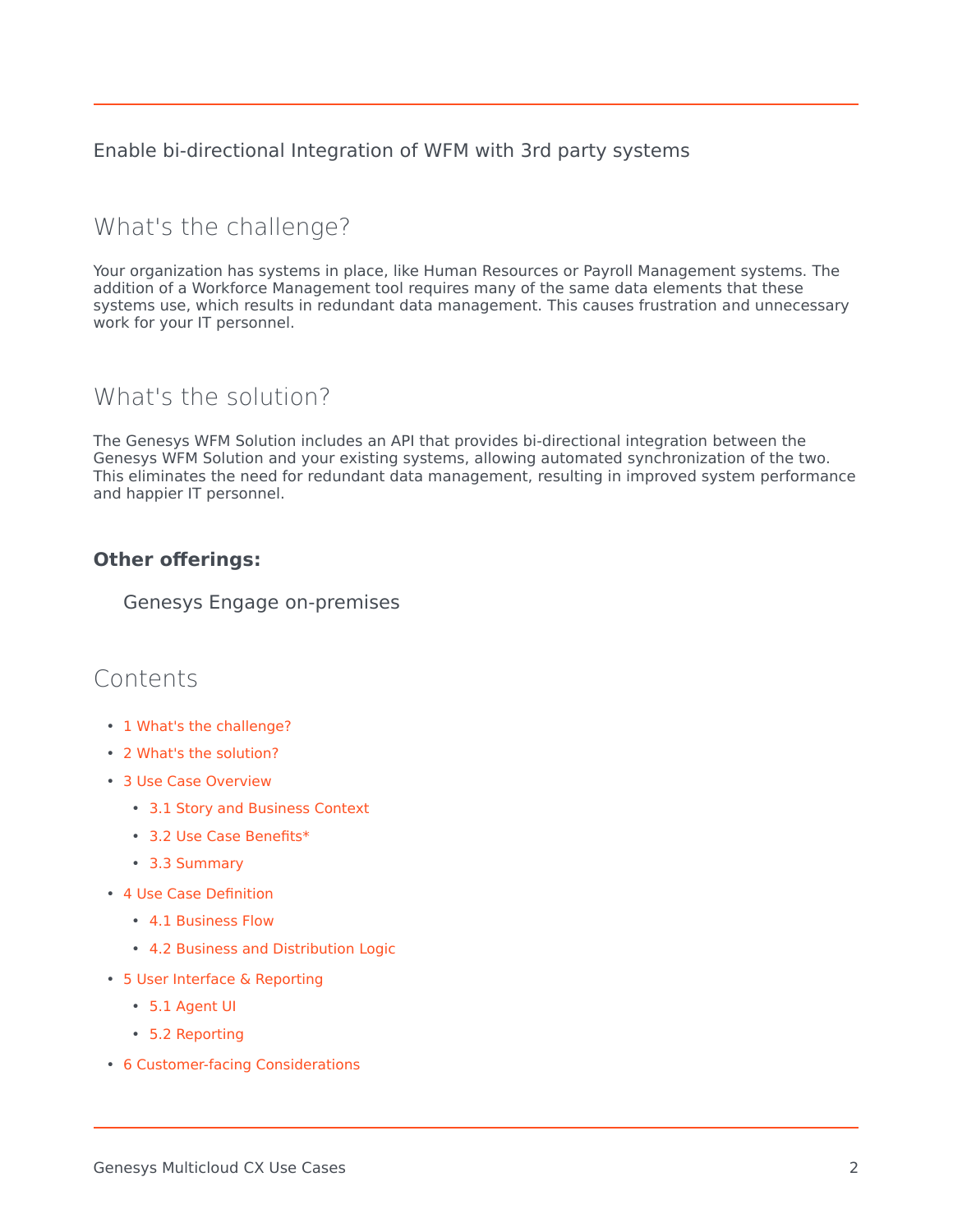- 6.1 [Interdependencies](#page-5-4)
- 6.2 [Document Version](#page-5-5)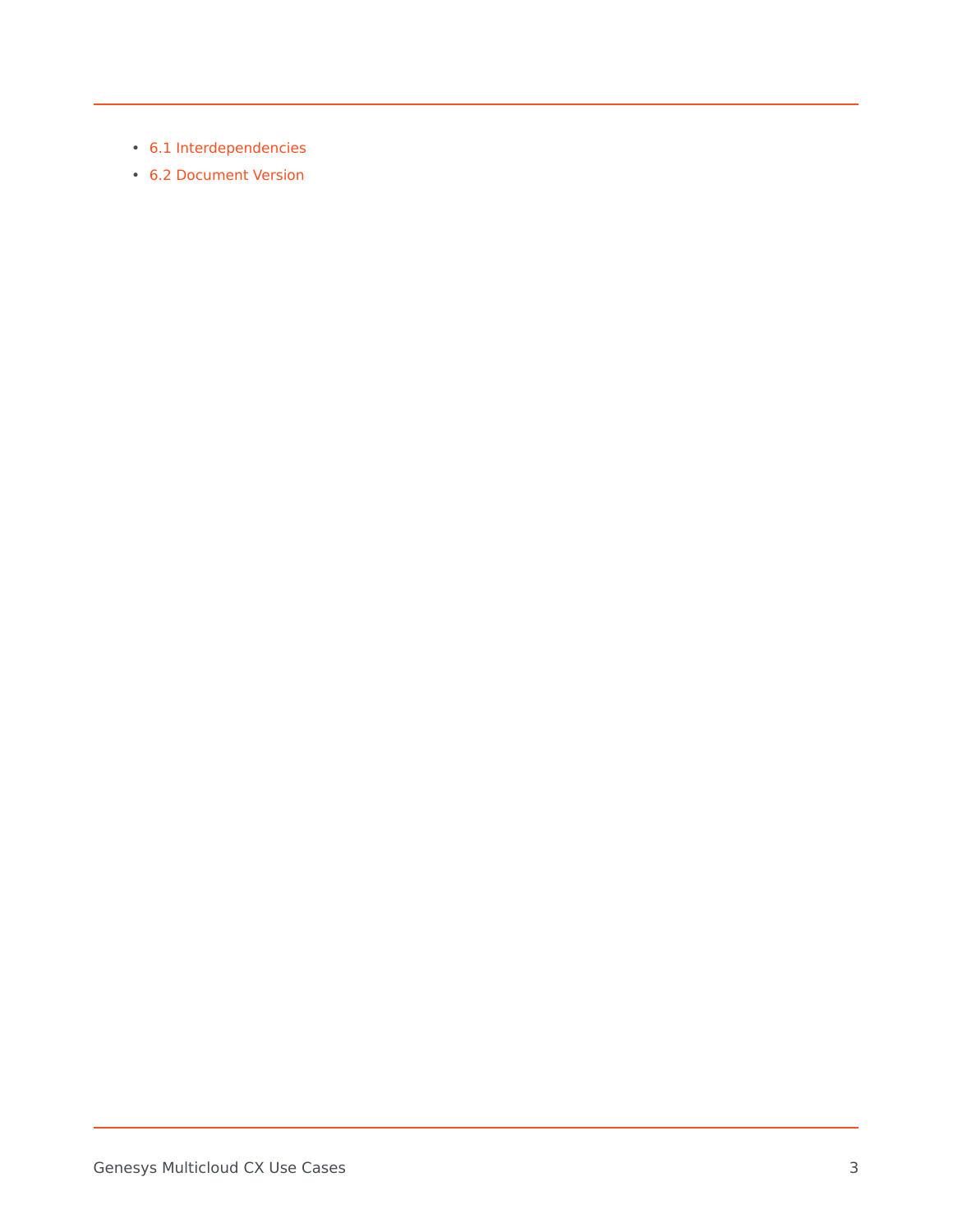## <span id="page-3-0"></span>Use Case Overview

#### <span id="page-3-1"></span>Story and Business Context

Organizations often already have third-party systems that contain many of the same data elements that Genesys Workforce Management needs to perform its functions. These systems might include wage and time-off information found within a Human Resources (HR) or Payroll Management System. The Genesys WFM Solution includes an API that provides bi-directional integration between the Genesys WFM Solution and the existing systems, allowing for automated synchronization between the two and eliminating the need for redundant data management.

#### <span id="page-3-2"></span>Use Case Benefits\*

The following benefits are based on benchmark information captured from Genesys customers and may vary based on industry, lines of business or Genesys product line:

| <b>Use Case Benefits</b>     | <b>Explanation</b>                                                                                                                  |  |
|------------------------------|-------------------------------------------------------------------------------------------------------------------------------------|--|
| Reduced Administration Costs | Real-time synchronization between WFM and<br>payroll, CRM or HR systems eliminates data<br>administration effort and reduces costs. |  |

#### <span id="page-3-3"></span>Summary

The Genesys WFM API provides server-side integration between the Genesys Workforce Management solution and third-party systems.

## <span id="page-3-4"></span>Use Case Definition

#### <span id="page-3-5"></span>Business Flow

#### **Business Flow Description**

- 1. Identify the data elements that need to be synchronized.
- 2. Confirm the third party system provides access to the needed data element.
- 3. Define the most appropriate methodology for synchronizing the data elements: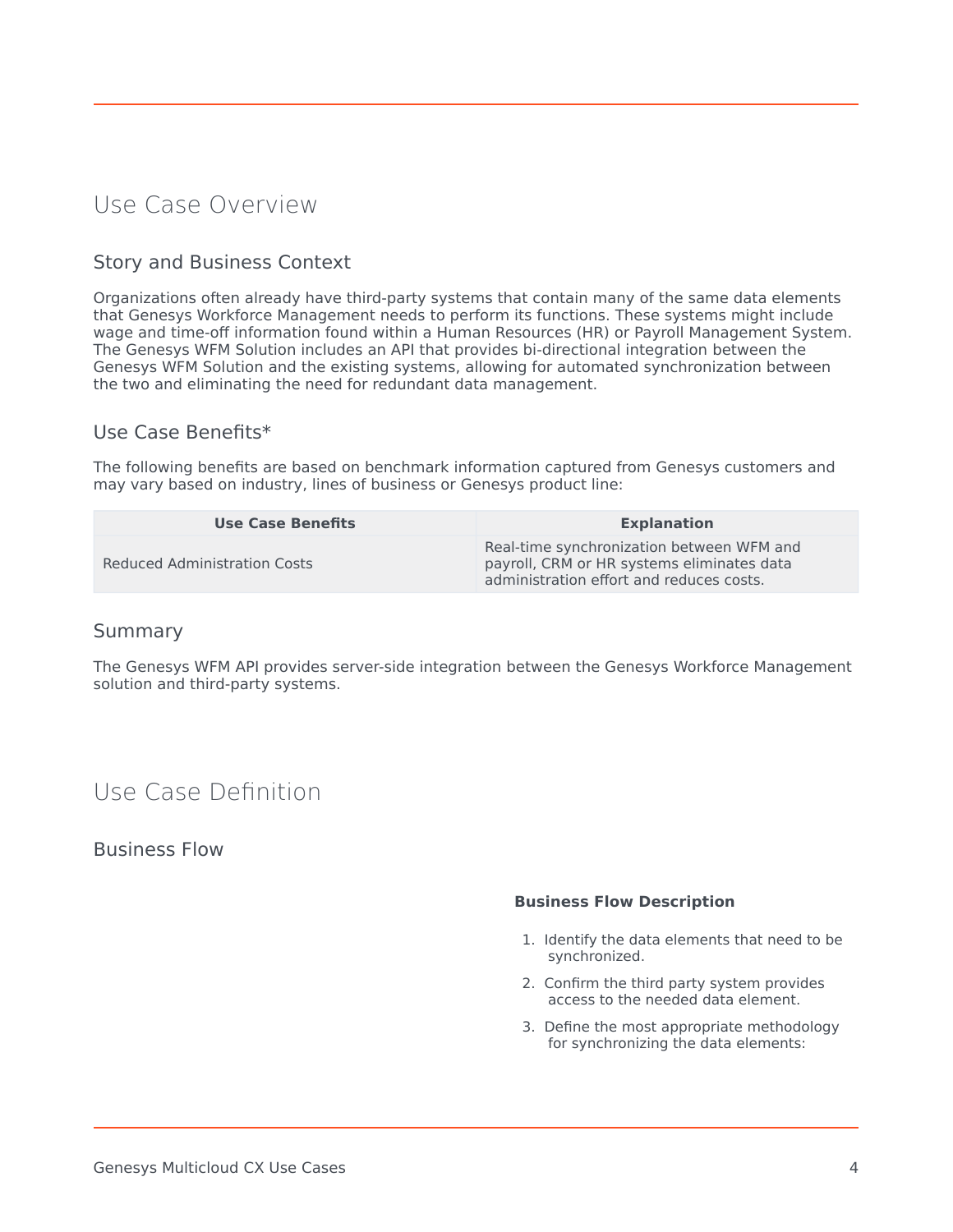- Frequency
- Data exchange medium
- 4. Create and implement integration.

<span id="page-4-0"></span>Business and Distribution Logic

Business Logic

N/A

Distribution Logic

N/A